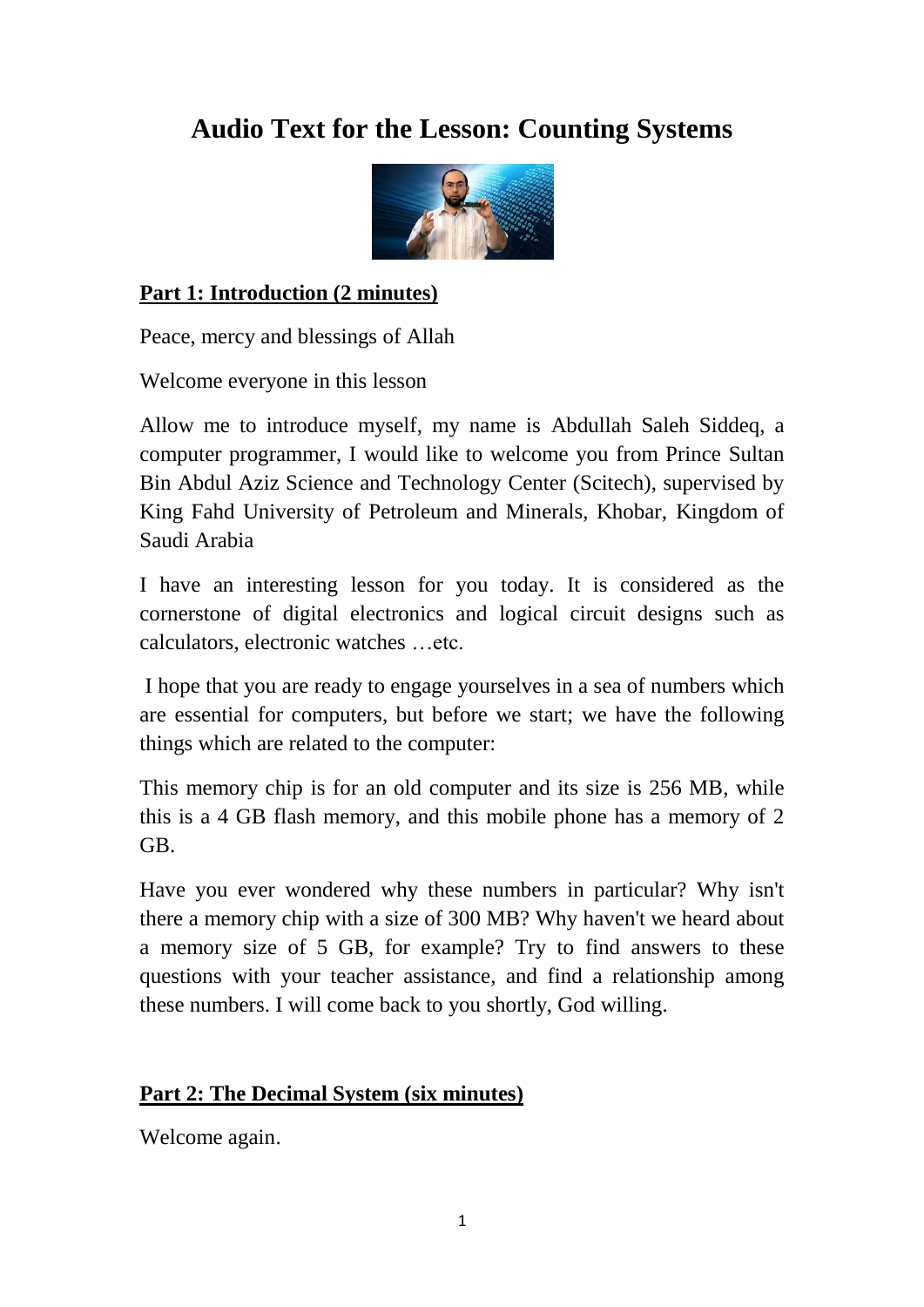As you have seen, these numbers are the results of the number 2 raised to the power of an integer, and to make this easier for you, I wrote the products of the number 2 raised to the power of the integer numbers from 0 to 10.

 $2^{0} = 1$ ,  $2^{1} = 2$ ,  $2^{2} = 4$ ,  $2^{3} = 8$ ,  $2^{4} = 16$ ,  $2^{5} = 32$ ,  $2^6$  = 64,  $2^7$  = 128,  $2^8$  = 256,  $2^9$  = 512,  $2^{10}$  = 1024.

I think these products are familiar to you in the computer field, for example, one megabyte equals to 1024 kilobytes and one kilobyte equals 1024 bytes, and one byte equals 8 bits. As you have seen, we cannot get 5 or 300 as a result of raising the number 2 to the power of an integer.

For reasons related to the internal design of these memories and the designs of the computer itself, which is based on the binary system, we find that sizes of memories always follow the number 2 raised to the power of an integer. The number 2 is the basis of the binary system which in turn is the base of computer design.

What is the binary system? What numbers are used in it? How can we deal with it?

Before I answer these questions, let me go back with you to the decimal system we used to deal with in our calculations and financial issues.

(The rest please, thank you)

Humans have ten fingers, so they have kept on using them a lot in counting and have depended a lot on their multiples. The Arab Muslims adopted the symbols of ten digits:



They have chosen a geometric figure for each digit with a number of angles equals to its value. Of course, soon these figures have been changed to the forms we know today, to make them easier to write and look better.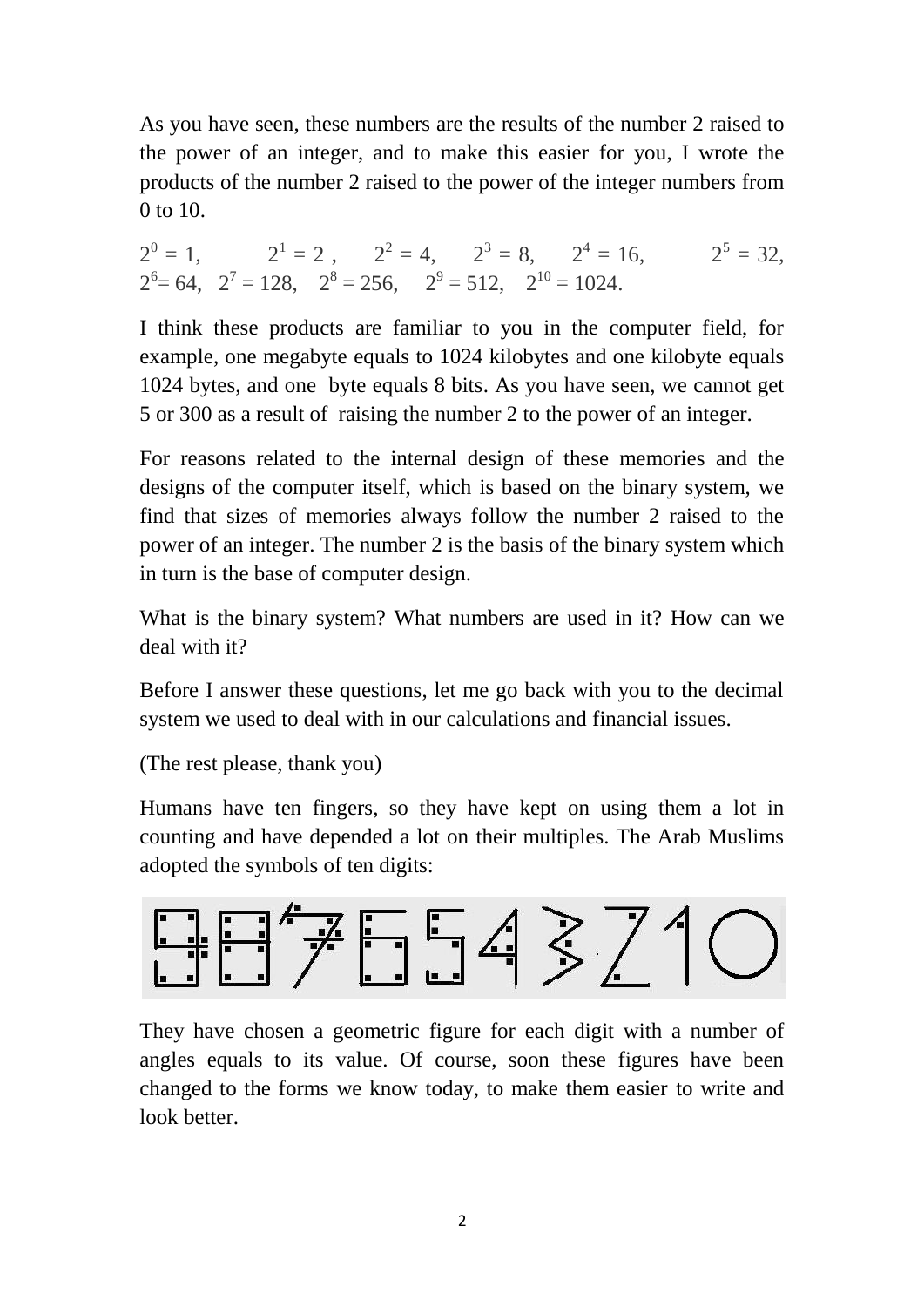These ten symbols (digits) have allowed people to write any number easily no matter how big it is, for example, 1982 is made up of 1-9-8-2, where 2 represents 2 because it is in the ones digit, 8 represents 80 because it is in the in the tens digit, 9 is 900 because it is in the hundreds digit, and 1 represents 1000 because it is in the thousands digit. The Arabs and others always write numbers with the least digit value (Ones digit) on the right.

$$
1982 = (2 \times 10^{0}) + (8 \times 10^{1}) + (9 \times 10^{2}) + (1 \times 10^{3})
$$

$$
= 2 + 80 + 900 + 1000 = 1982
$$

This is easy and clear and is applied to both binary and hexadecimal systems which we will learn about shortly.

How do you count from zero to a hundred?

Do not be surprised with this question. Let's look deeply into it. We have only ten symbols to represent any number, do not we?

When we get to the last symbol (9) we have to go back to (0) and increase the place value to its left by (1). 0-1 -... to... 9-10-11-… to… 19-20…to...- 99 then 100. We are accustomed to this, and we see it when we watch the counter moves when we fill our car tank with fuel at fuel stations.

I think you are now ready to learn the binary system

Quite simply, it consists of only two symbols (Instead of 10 symbols) by which we can represent any number, and let's start counting by using this system: 0-1 - then what? There are no more symbols to use. There is no 2! What should we do? We will return to 0 and increase the left digit by 1.

0-1-10-11-100-101… My God! The digits of these numbers multiply rapidly, but it is alright, we have to deal with computers as an electronic machine that can recognize only two states, one with a specific voltage of electricity, which has been considered as the logical one, and a very little voltage of electricity, which has been considered as the logical zero.

Let us complete writing the numbers from 0 and up to 15

0-1-2-3-4-5-6-7-8-9-10-11-12-13-14-15.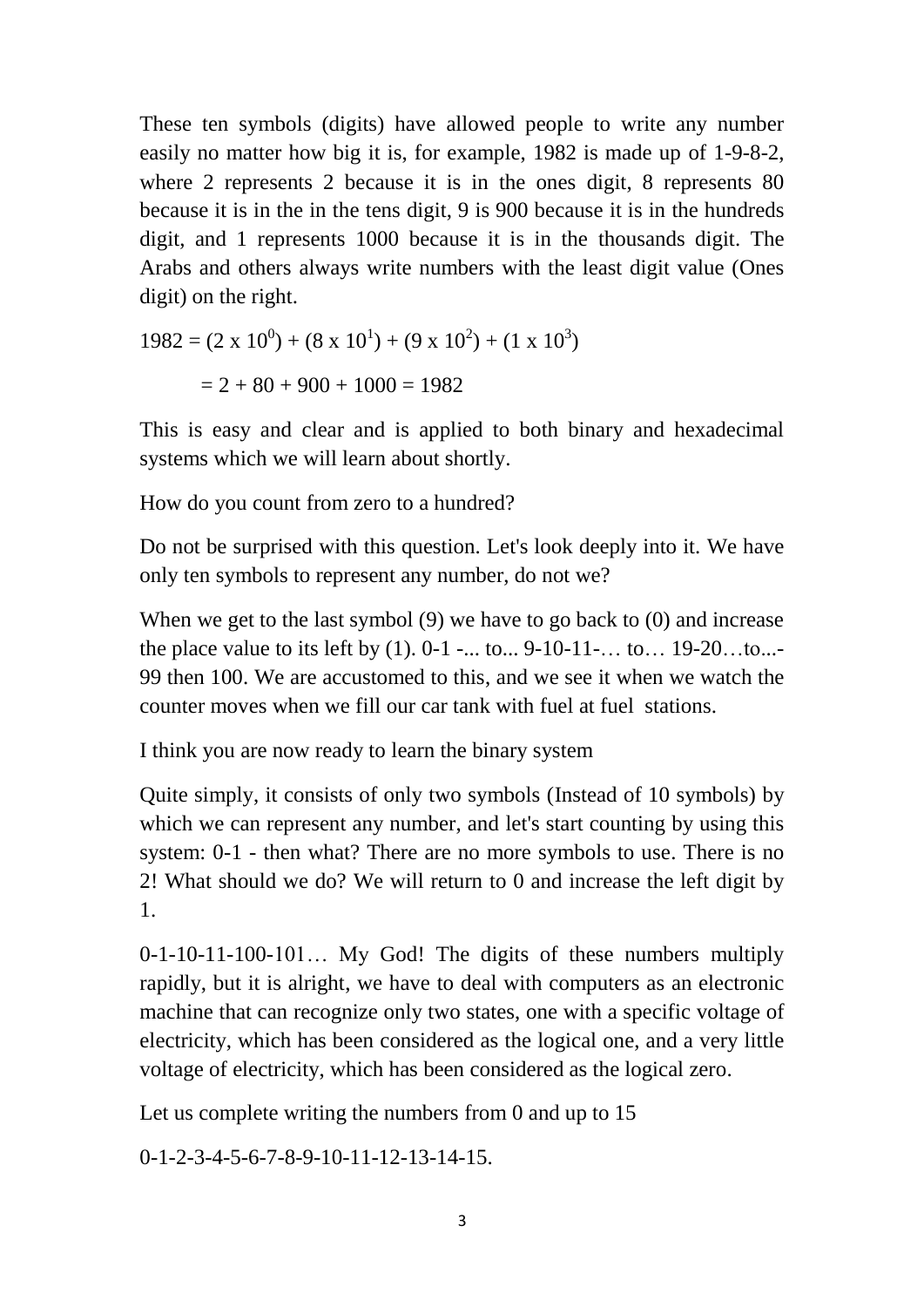As we did with the number 1982, try to find the value of the number 11011 in the decimal system. Work on this with your teacher taking into consideration that 10 is the basis for the decimal system, while 2 is the basis of the binary system. We will return shortly.

#### **Part 3: Conversion to and from the Binary System (six minutes))**

11011

 $1 \times 2^0$ 

 $1 \times 2^1$  $0 \times 2^2$ 

 $1 \times 2^3$ 

 $1 \times 2^4$ 

1-2-0-8-16

Total 27

So  $(11011)_2$  in the binary system, corresponds to  $(27)_{10}$  in the decimal system

Let's try another number that is slightly larger:

11001000  $0 \times 2^0 + 0 \times 2^1 + 0 \times 2^2 + 1 \times 2^3 + 0 \times 2^4 + 0 \times 2^5 + 1 \times 2^6 + 1 \times 2^7$  $0 + 0 + 0 + 8 + 0 + 0 + 64 + 128$  Total 200

What about trying an easier way? Watch this.



11001000

Write the value of each digit as in the table.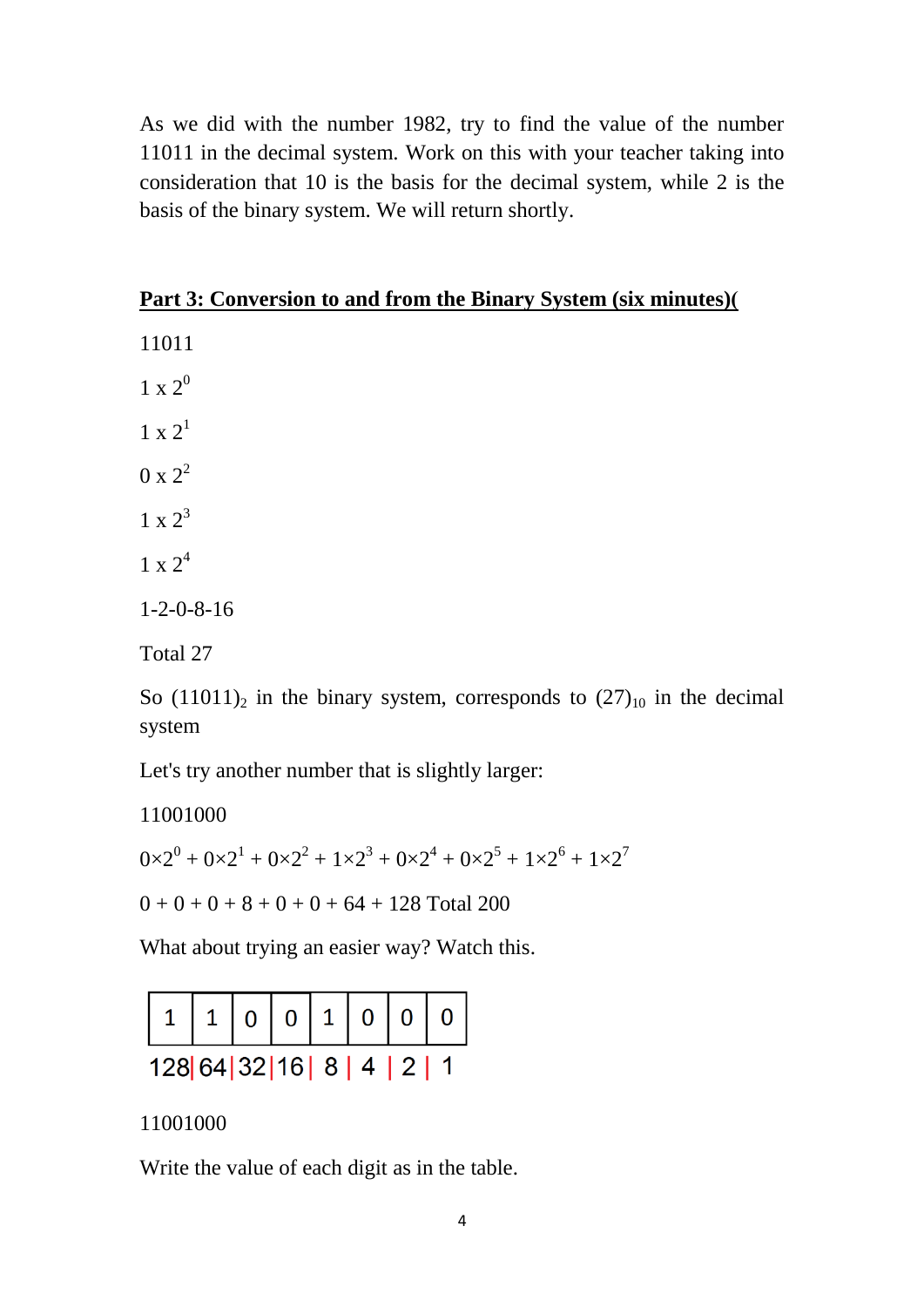1-2-4-8-16-32-64-128.

We add the numbers under the ones and leave the rest  $8 + 64 + 128 = 200$ 

Not only that, but we can convert a decimal number to a binary in this way as well, for example, 138:

We put 1 in the digit place with a value less than or equal to 138, which is in this case 128 and we subtract it from 138 to get 10 as a remainder, we keep subtracting with 8, and then with 2 to finish and we put zeros in the rest of the digit places to get the result: 10001010

Perhaps, I need to mention that there is only one set of those numbers totaling 138

But, there is a general method to convert from decimal to binary system which is based on repeated division of the number by 2 and to put the remainder, whether zero or one, from right to left next to each one to get the binary value until we get zero in the quotient, just as in the following example:

Number 366

366 divided by 2 equals 183 and the remainder is 0.

(Divided by 2) 91 and the remainder 1

(Divided by 2) 45 and the remainder 1

(Divided by 2)22 and the remainder 1

(Divided by 2)11 and the remainder 0

(Divided by 2)5 and the remainder 1

(Divided by 2)2 and the remainder 1

(Divided by 2)1 and the remainder 0

(Divided by 2)0 and the remainder 1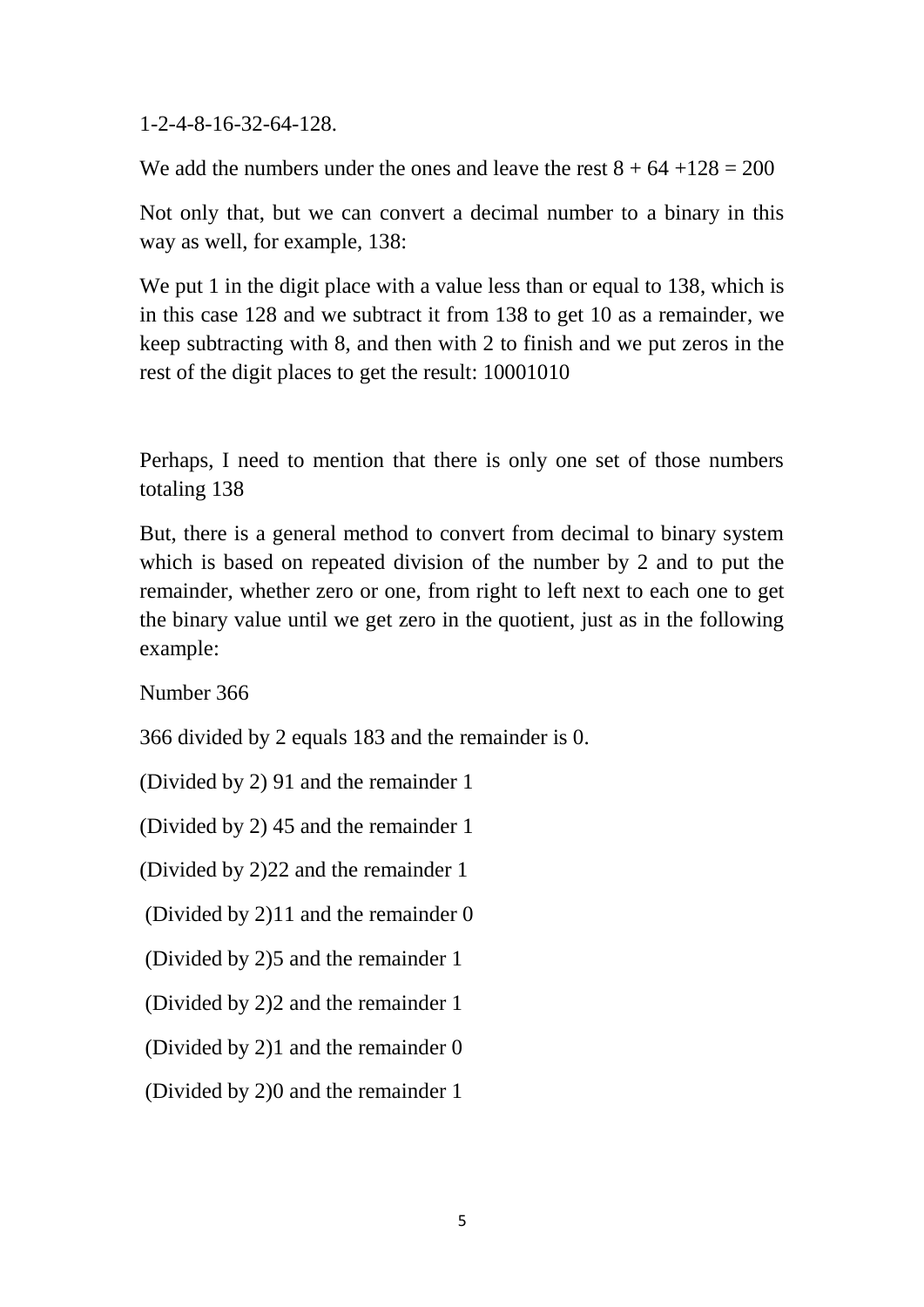

So, the result is 101101110

By using this method ,you can convert any number no matter how big, but if you try to solve this example using the previous method you will not be able to do so, because it is more than eight binary digits, or in other words, greater than 255.

But, programmers do not have enough patience to deal with numbers with too many digits, so they have created an easier system to work with; it is the hexadecimal system. This system consists of sixteen symbols which are: 0-1-2-3-4-5-6 -7-8-9-A-B-C-D-E-F.

Wait, these are not letters, but numbers, where A is a symbol of one digit and has the value equals to the number 10 in the decimal system, and similarly:  $B = 11$ ,  $C = 12$ ,  $D = 13$ ,  $E = 14$ , and  $F = 15$ .

Now, I'll leave you for a few minutes to write hexadecimal numbers corresponding to the numbers from 0 to 100 in the decimal system; let one from each group use a pen to write –with his colleagues - these numbers. I am sure you can do it. Start please, and I'll be back shortly

#### **Part 4: The hexadecimal system (four and a half minutes)**

0-1-2-3-4-5-6-7-8-9-A-B-C-D-E-F 10-11-12-13-14-15-16-17-18-19-1A-1B-1C-1D-1E-1F 20-21-22-23-24-25-26-27-28-29-2A-2B-2C-2D-2E-2F and so on…to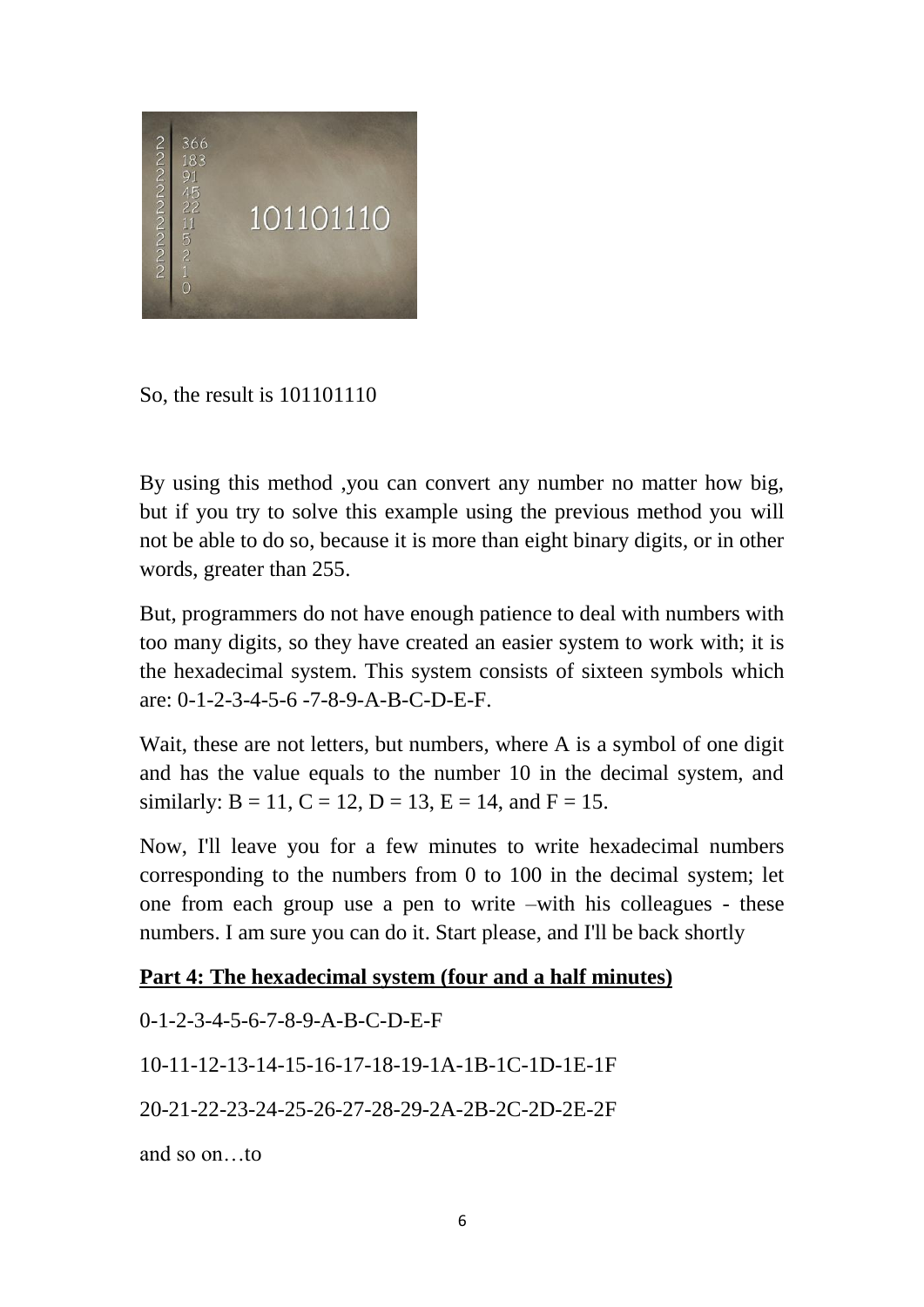60-61-62-63-64

As you can see, it's easy, let's convert a decimal number to a hexadecimal number in a method like the one we used to convert to the binary system, repeat dividing the number by 16 until you get a zero quotient, and write the remainders from right to left by using the hexadecimal symbols.

 $2011$  16  $125|16$ 7 13 11<br>7 D B  $\begin{bmatrix} 7 \\ 0 \end{bmatrix}$  16 7DR

Let us now convert a hexadecimal number to a decimal. I have a nice example for you; it is the number "FACE". Do you like it?! It is not the English word meaning "face". It is a number!

 $E \times 16^{0} + C \times 16^{1} + A \times 16^{2} + F \times 16^{3}$  $14 \times 1 + 12 \times 16 + 10 \times 256 + 15 \times 4096$ 

 $14 + 192 + 2560 + 1644 = 64206$ 

In order to check our answer, write this number by using a calculator and convert it to a hexadecimal, you will find the number "FACE" written on its screen.

But, how programmers and other specialists in the information technology field benefited from the hexadecimal system to facilitate working with the binary system?

The basic storage unit in the computer as you know is the byte, which consists of eight digits of ones and zeros where each one of them is called bit, if we divide the byte into two parts and each of them consists of 4 bits, we get what we call nibble. Each nibble can be represented by one digit in the hexadecimal system, and that allows us to replace eight digits of zeros and ones by only two digits in the hexadecimal system, for example:  $(F2)_{16} = (11110010)_2$ , where

 $(F)_{16} = (1111)_2$  and  $(2)_{16} = (0010)_2$ 

And vice versa, we can convert from the hexadecimal system to the binary system.  $(DC)_{16} = (11011100)_2$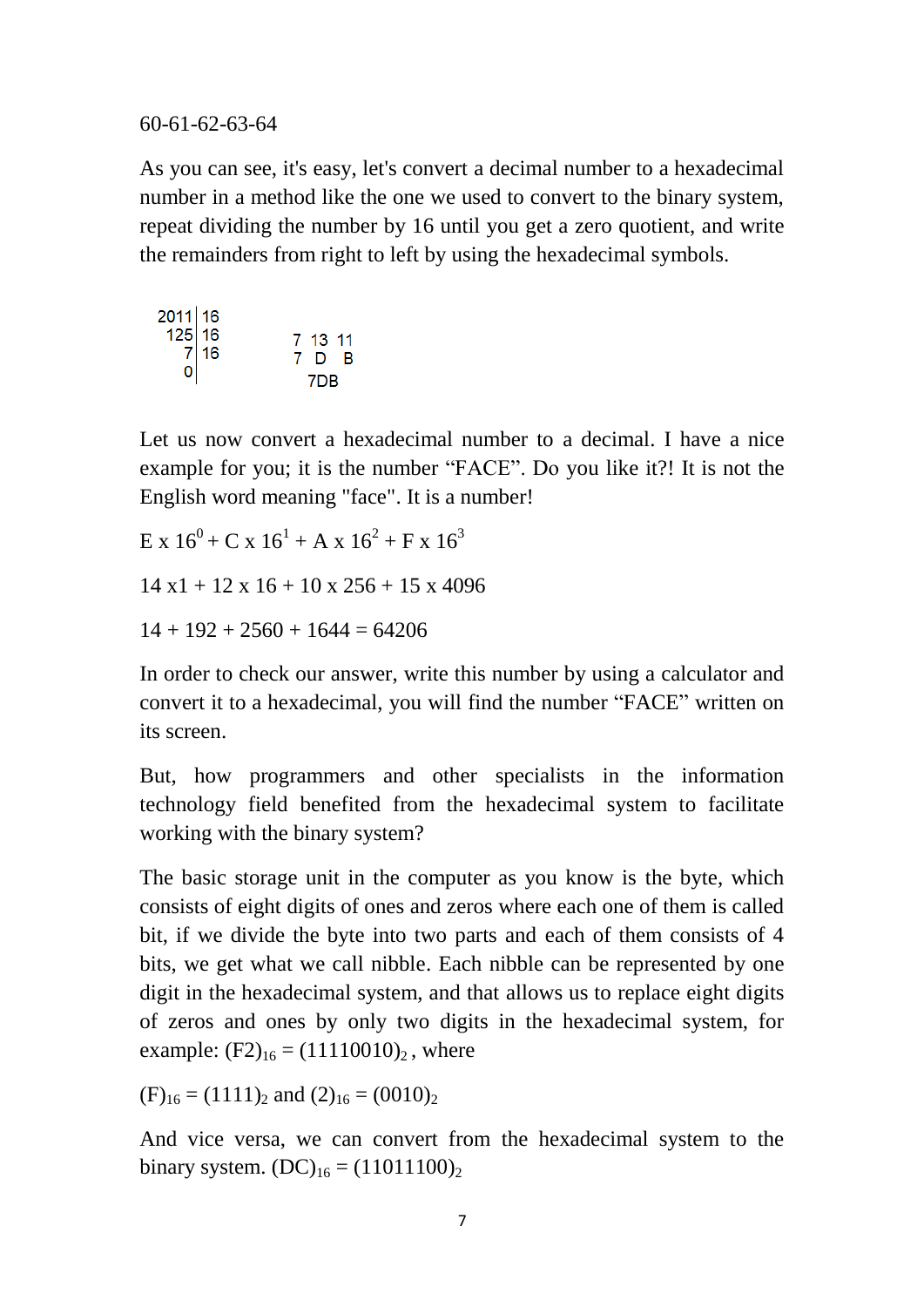The binary and hexadecimal numbers are just like decimal numbers since we can use addition, subtraction, multiplication and division, taking into consideration some cases where we face overflow, but this is not part of our lesson for today.

I'll leave you now with your teacher to work on some calculations on binary and hexadecimal systems using calculators. Meet you shortly

## **Part 5: Processes at the Bit Level (five minutes)**

Hello, again. I hope you have enjoyed using the calculators, but I have found that when I add 655 to 598 in the hexadecimal system the addend is BED, but be careful this is not the English word which means "bed", but you should know very well that it is a number equal to 3053 in the decimal system.

If you tried -after this lesson- converting your mobile numbers to the hexadecimal system, you would find the digits become less and include some symbols (letters) Such as this

Now, let me tell you that the most important thing about binary numbers is that we can do operations other than, addition, subtraction, multiplication, and division with them. These operations are the logical operations and they are done at the bit level. There is a set of logical operations. We will talk today about the most important two of them: AND, & OR.

As we do with multiplication in the decimal system, we multiply two numbers and we get one number as a product. Similarly, multiplication of the logical operator AND produces one bit as a result. While the logical operator OR is like, but not identical to the addition of decimals, where you add two bits and get one bit as a result taking into consideration that 1 OR  $1 = 1$ , as in the following tables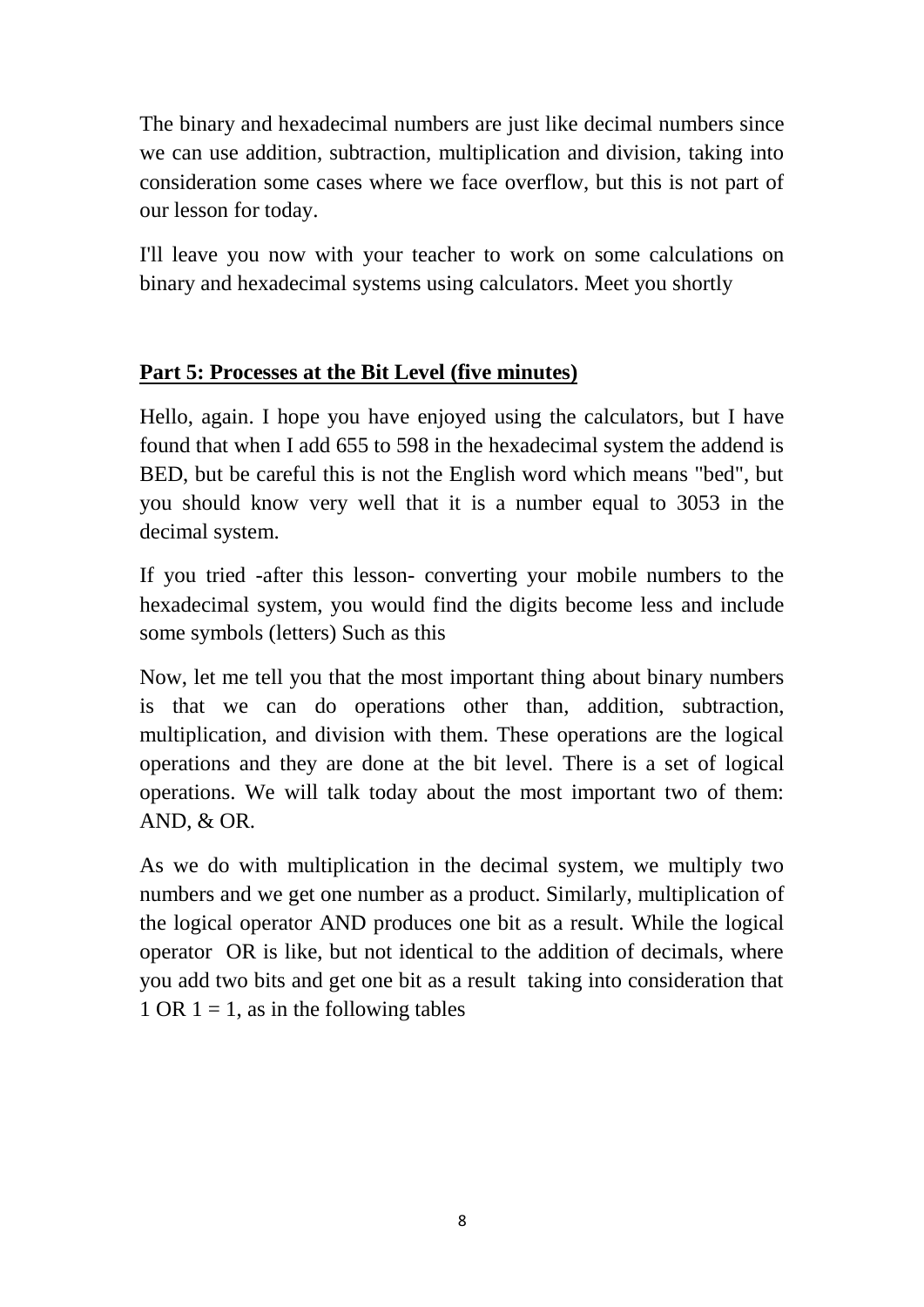| العمليات على مستوى البت |      |                       |  |
|-------------------------|------|-----------------------|--|
| OR                      |      | <b>AND</b>            |  |
|                         | 0 00 | 000                   |  |
|                         | 101  | $0$ <sub>0</sub> $1$  |  |
|                         | 110  | 010                   |  |
|                         | 111  | 11<br>$\vert 1 \vert$ |  |

But, What is the real benefit from all these operations, symbols, digits, and systems?

In fact, when a computer modifies or creates any file of any type, it only writes these digits, and performs these operations on them, and for this reason, a computer is called a computer.

For example, we can change an image in a computer through these operations where we can remove all degrees of red. How? For example, if the color of a point on the image is yellow, and yellow as we know, is produced from red and green in the absence of blue, so when we remove the red color from the yellow color, the point becomes green.

Note that in the computer language, color is represented by six digits in the hexadecimal system, where each two digits represent a color: two for red, two for green, and two for blue, respectively.

The yellow point has the value: 00FFFF

If we apply the AND operation between this value and the value FFFF00

The result is 00FF00 which is green.

Let me explain this by using the binary system:

Yellow: 0000,0000,1111,1111,1111,1111

To delete Red: 1111,1111,1111,1111,0000,0000

By applying AND: 0000,0000,1111,1111,0000,0000

Which is: 00FF00

This is an application about that by using Visual Basic language. You can download it from BLOSSOMS website.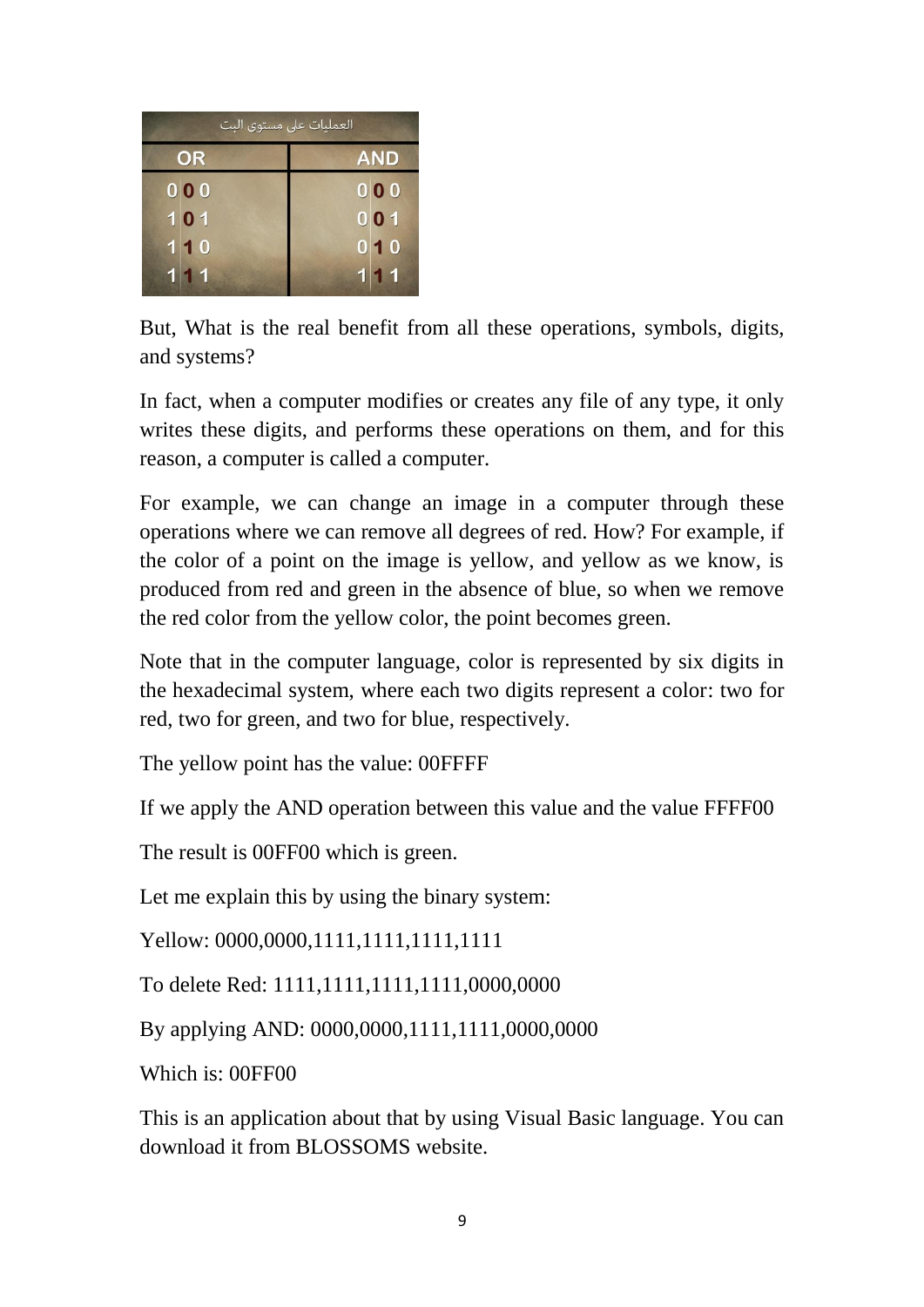| ※ Mixer         |               | 53<br>$\qquad \qquad \Box$<br>$\Box$ |
|-----------------|---------------|--------------------------------------|
|                 |               |                                      |
| <b>BGR</b>      | Hex           |                                      |
| 00FFFF<br>Color | FFFF00<br>AND | About                                |

Programming languages differ with each other slightly when performing operations at the bit level; this is a sample problem from Visual Basic language. I hope that you are able to solve it with your teacher supervision.

If:

 $Byte1 = 10101100$ 

 $\mathcal{R}$ 

 $B$ yte $2 = 01011000$ 

Find the value of Byte3 where:

Byte3 = (Byte1 And &HF0&) Or ((Byte2 And &HF0&) \ 16)

#### **Part 6: Conclusion (three minutes)**

Byte3 = (Byte1 And &HF0 &) Or ((Byte2 And &HF0 &) \ 16)

10101100 and

11110000

10100000

=========

01011000 and

11110000

=========

01010000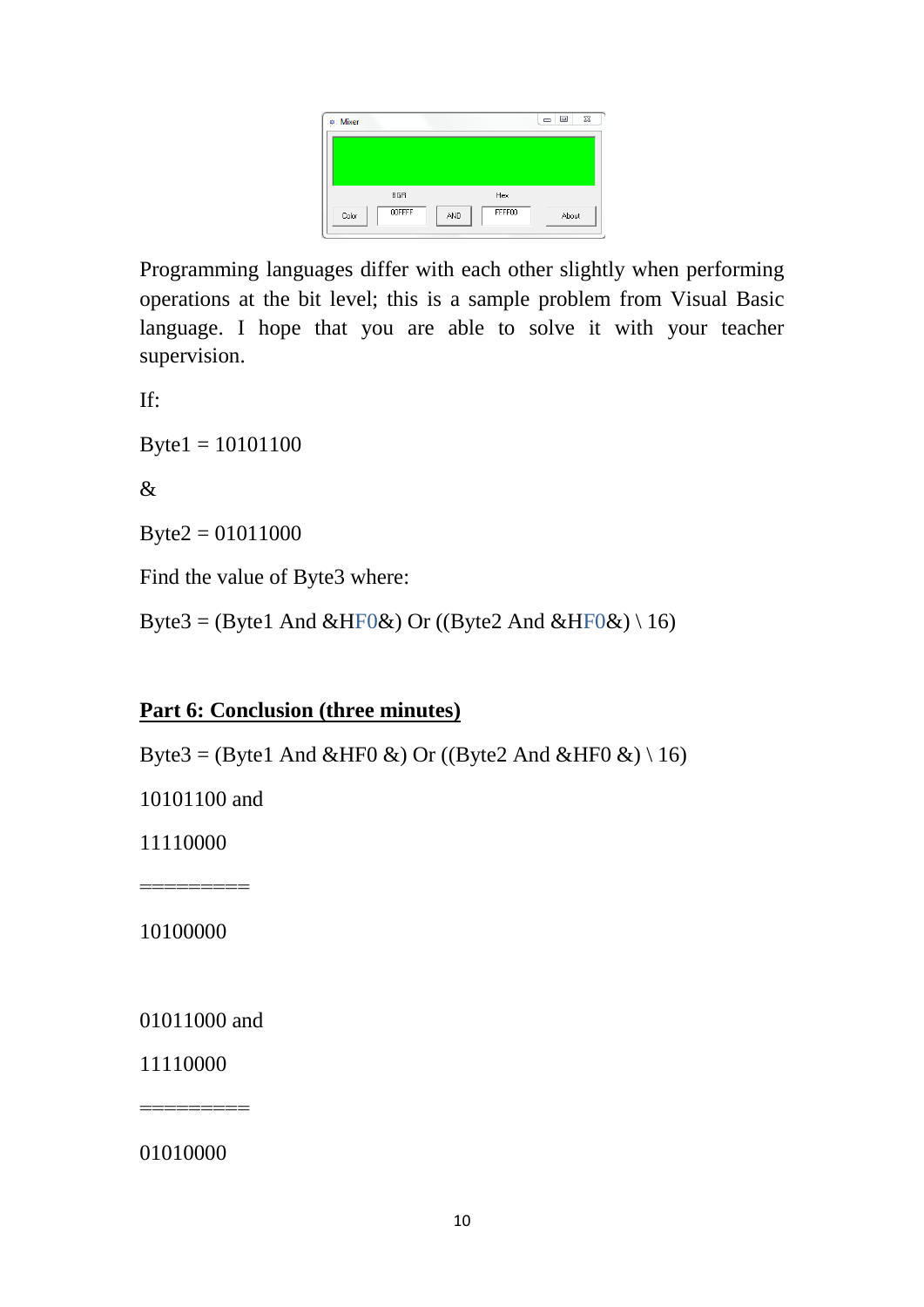/16

00000101

=========

10100000 or

=========

00000101

10100101

The question we have solved is the most important part in the program "The Magic Picture" which you can find in one of the BLOSSOMS lessons titled "The Magic Picture: Hiding Data in Bitmaps" I encourage you to watch it and benefit from it.



It is my great pleasure to work with counting systems and their operations, and if you agree with me, I invite you to study it deeply and learn other operations that we have not covered

Such as:

NOT, NOR, NAND, XAND, XNOR

And it usage in building digital circuits and ciphering softwares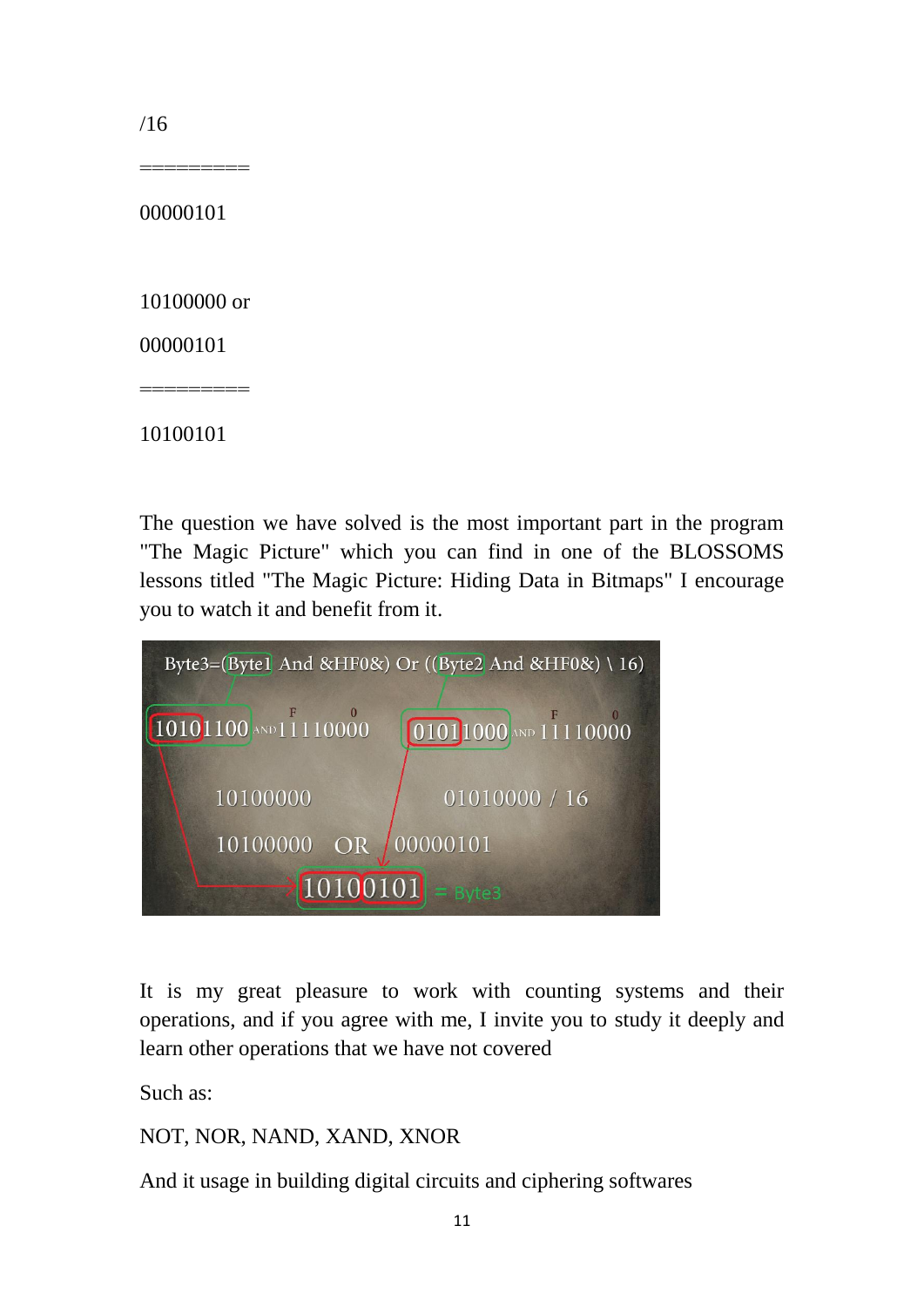Finally, I would like to mention that you can e-mail me if you have any questions. It will be a pleasure to be in touch with you.

I leave under the auspices of Allah, peace, mercy and blessings of Allah

#### **Part 7: (Teacher's Guide) (three minutes)**

Dear, Teachers: Peace, mercy and blessings of Allah

Thank you for choosing this lesson about counting systems in computer.

The purpose of this lesson is to introduce students to the binary, and hexadecimal systems in a simplified way, and teach them conversion methods between them, and carrying out operations on the bit level by using these systems.

This lesson does not require additional knowledge other than what the students have learned in their previous math lessons, such as raising a number to a power and the standard math operations  $(+\div x)$ 

You will not need special materials for this lesson other than a calculator program found in Windows operating system or those available in some mobile phones or scientific calculators; you can also use letters and numbers from Toys to add a funny flavor to the lesson.

In the fourth activity, I hope that you start by writing numbers on the board, such as 5, 8 and 12, for example, then using the calculator to convert them to the binary system 101-1000-1100 and the hexadecimal 5- 8-C, then performing addition, and subtraction within each system of the three systems and converting each result to other systems to help the students check performing addition and subtraction, and maybe it would be appropriate to try subtracting 8 from 5 so that the result is -3 in the decimal system while the result will be wrong in the binary and hexadecimal system and this is because of underflow.

In the fifth activity, I hope that you explain to your students that the symbols &H& are placed around the hexadecimal number in order to be recognized by the programming language as a hexadecimal number, and kindly explain that dividing a hexadecimal number by 16 is similar to